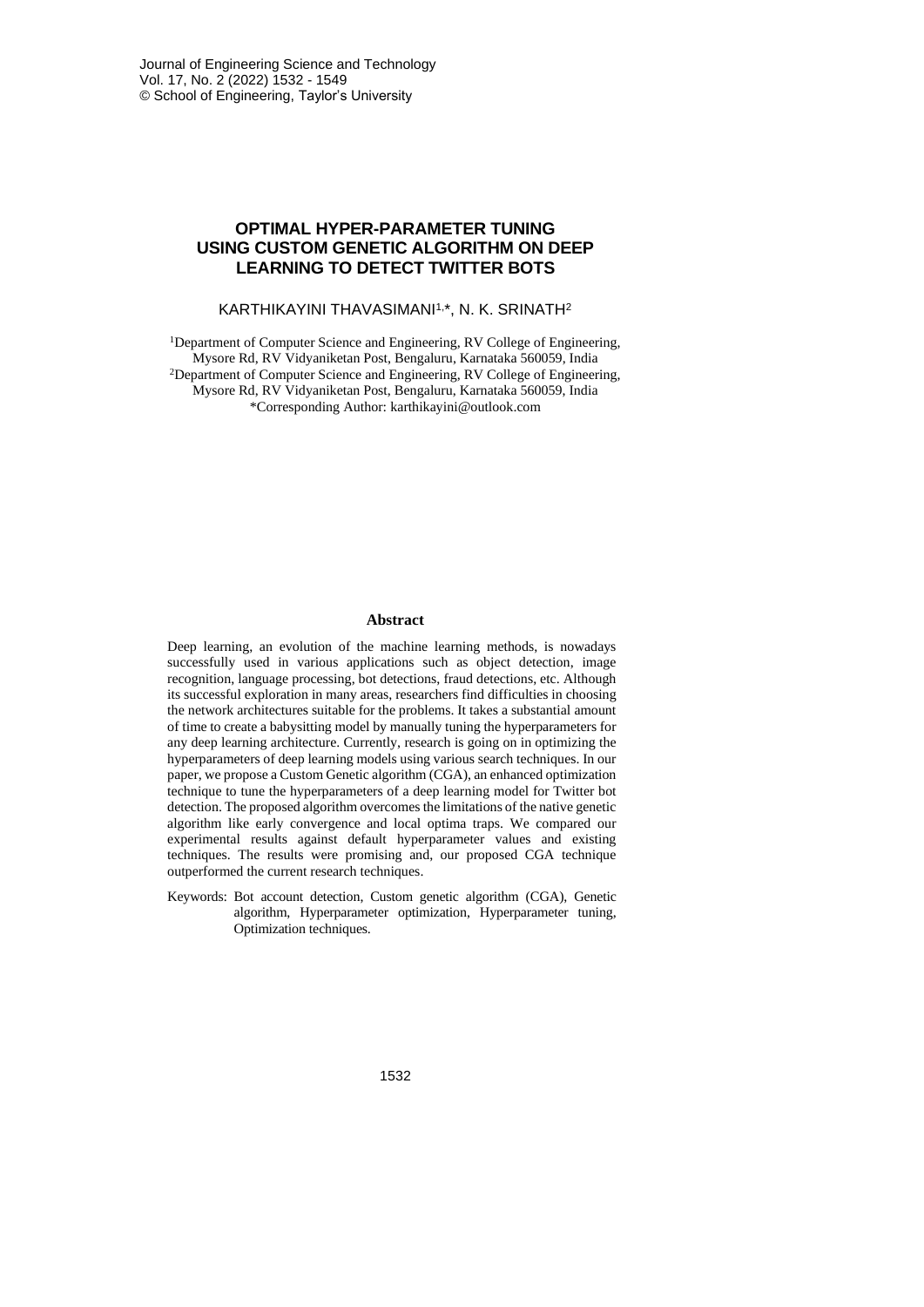## **1.Introduction**

A bot is a program or script created to automate the tasks. There are two types of bots on the internet, legitimate and malicious bots. Although the bots are created for legitimate tasks [1] such as automatic execution of a script, web crawling, chatbots, etc., other bots' categories are malicious.[2] that is mainly intended for credential theft, dissemination of information, execution of network attacks, fake social network accounts, false allegations, counterfeit advertisements, malicious URLs, etc. Detecting such malicious bots is very crucial as it possesses serious security threats to online businesses. Statistics say that 94.2% of the entire websites in the world are affected by bots. Because they are more sophisticated and intelligent enough to mimic humans [3], it has created immense interest among the researchers to develop new bot detection techniques using ML and DL algorithms.

As mentioned by Ferrara et al. [3], bot detection is based on three approaches, static, behavioral, and hybrid. An online social network, in particular, Twitter, is highly targeted by the bots. They redirect the users to intermediate malicious URLs resulting in a security breach such as phishing attacks. Twitter recorded more than 9.9 million suspicious accounts per the Washington Post statistics in 2018, and the count was tripled in late 2017 [4]. There are about 48 million bot accounts on Twitter now, amounting to roughly 15% of all existing accounts [5].

Karthikayini and Srinath [6] applied different optimizers to detect the bots from CRESCI 2017 dataset using deep learning. Researchers are developing new approaches to fight the endless influenza of malicious bots targeting social networks. Most of the research is actively headed toward deep learning nowadays. It is successfully working on image classification, speech recognition, language processing, spam detections, etc.

The deep learning models are developed using several architectures such as Convolution neural network (CNN), Feedforward network, recurrent network, etc. These Deep learning models have different hyper-parameters such as Number of hidden units, Number of hidden layers, activation functions, momentum, learning rate, learning rate decay, mini-batch, Epsilon  $(\epsilon)$ ,  $\beta$ 1 and  $\beta$ 2 mainly used to optimize the performance. However, most researchers use default parameter values of the deep learning models that drastically impact the performance. The hyperparameters influence the results to a greater extent. So, using optimal hyperparameter values are very crucial.

Our work is organized in the following sequence. Section 1 presents the related work on the existing bot detection techniques and hyper-parameter tuning techniques. Section 2 is about dataset collection and feature extraction steps. Section 3 explains the proposed Custom Genetic Algorithm (CGA) to auto-tune the hyper-parameters along with the proposed framework. Section 4 depicts the experimental results and discussion Section 5 Conclusion and future work.

## **2.Related Work**

Cai et al. [7] proposed a behavior enhanced deep model to detect bots by combining content and behavior information on the Twitter Honeypot dataset. The BeDM model process the user contents through the convolutional layer and behavioral data such as timestamps and posting types using the LSTM network. Softmax is applied for the final output layer to classify bot accounts from human accounts. The author reported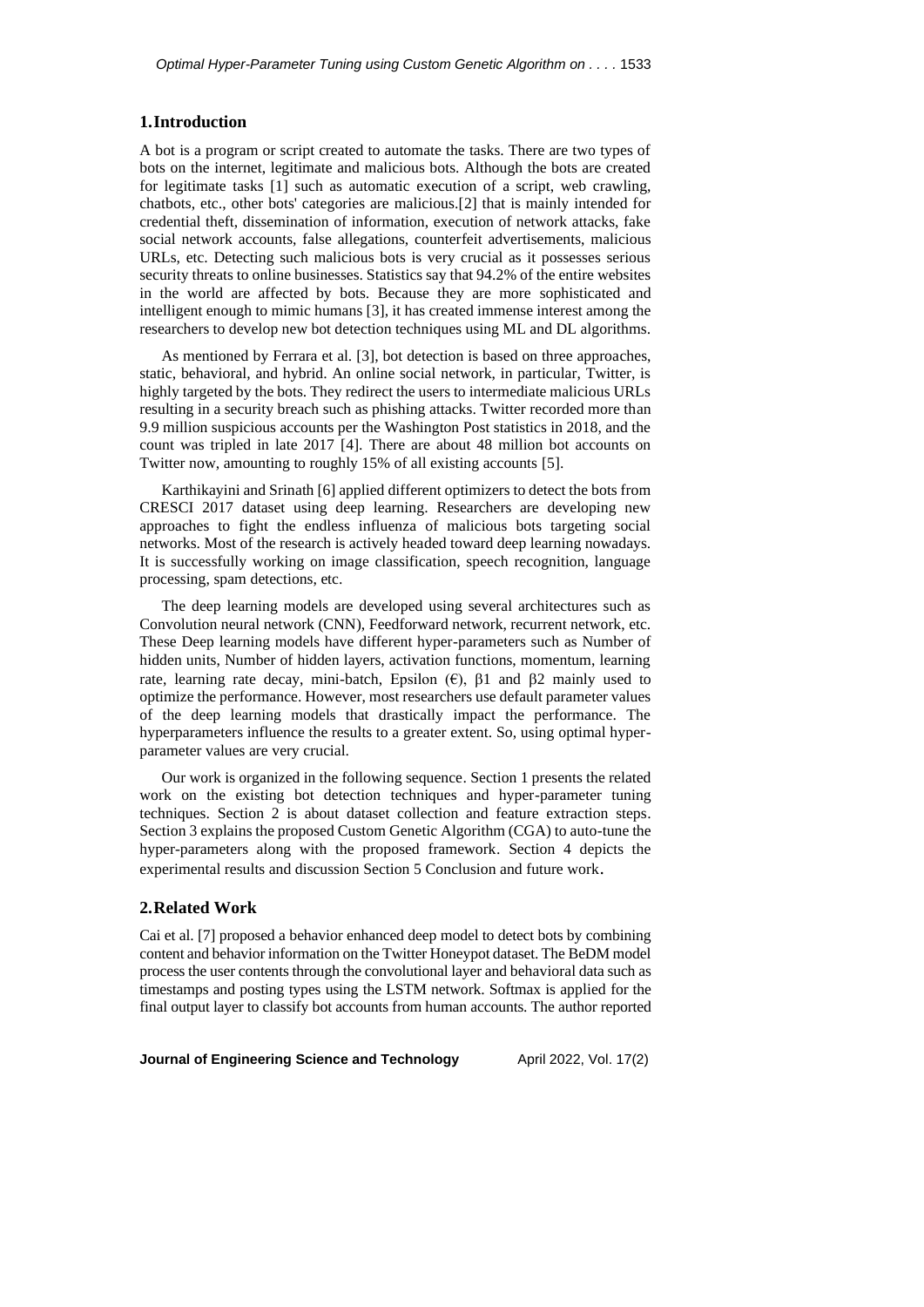precision-88.41%, recall-86.26%, F1score- 87.32%, and proved that the proposed model outperforms existing techniques such as Boosting, BoostOR, and Stweeler. The author experimented with very few sets of parameters for CNN & LSTM like size, filter width, memory dimensions, Number of hidden units.

Antoun et al. [8] addressed three challenges of fake news detection. One of those is bot detection. The author proposed a Voting classifier for ensemble tree methods by fusing Random Forest, Adaboost, XGboost, and processing various user content features to classify bots and human accounts. He reported the accuracy range from 96% - 99%. They also said that the Random Forest shows 96% accuracy for a specific range of features.

Wei and Nguyen [9] classified the bot accounts and human accounts using BiLSTM(Bi-directional long, short term memory), a deep learning model on the CRESCI-2017 dataset. Authors concluded that they got similar performances compared with the existing work with 96 % accuracy, 96.3 % F-measure, 92 % MCC for Test 1 and 92.9% Accuracy, 92.6% F-measure, 0.857 % for Test 2.

Fernquist et al. [10] made a study on political bots from Twitter during the Swedish general election, September 2018. Authors applied a machine learning model on a Twitter dataset with a vast collection of the bot, and genuine accounts crawled from various sources. Different machine learning algorithms such as random forest, AdaBoost, support vector machines, logistic regression, and naive Bayes were tested. They concluded random forest was showing the highest accuracy compared to the other ML techniques. They compared their results with other existing models showing improvement in recall (97.6%) alone.

Khalil et al. [11] used two clustering methods db-scan and K-means, for bot detection. They concluded that db-scan shows better performance than K-means with 97.7% accuracy, 94%, f-measure, 91% precision, and 98% recall. Siddiqui et al. [12] used a javascript testing framework with REST API for bot detection. They experimented with 700 Twitter accounts and reported that 11% of the dataset are bot accounts.

Liu [13] developed a lag-sensitive hash technique named "De-bot," a method by clustering the user accounts into correlated sets in real-time and reported they could detect thousands of bots per day with a precision of 94%. They also mentioned that 544868 unique bots were captured in the year 2016. Kiran et al. [14] developed an artificial neural network model using the "neural net' library provided by R and experimented on the Twitter dataset crawled using Python's tweepy library. They came up with an accuracy ranging from 91.20% to 97.79%. John P.

Dickerson et al. [15] proposed a framework called SentiBot by analysing both user content features and behavior features for bot detection. The results showed an improvement in the performance, especially accuracy, which increased from 0.65 to 0.73. They used 7.7 M Indian political tweets of over 555,000 users.

Lingam et al. [16] introducing a social bot detection algorithm with a Trust model to identify a trustworthy path. The trust model comprises two parameters: The first parameter uses the Bayesian theory to obtain the trust value from direct participants. The second parameter uses the Dempster-Shafer theory to get the trust value from neighboring participants. They achieved an accuracy of 95% and a 4% increase compared to the existing algorithm.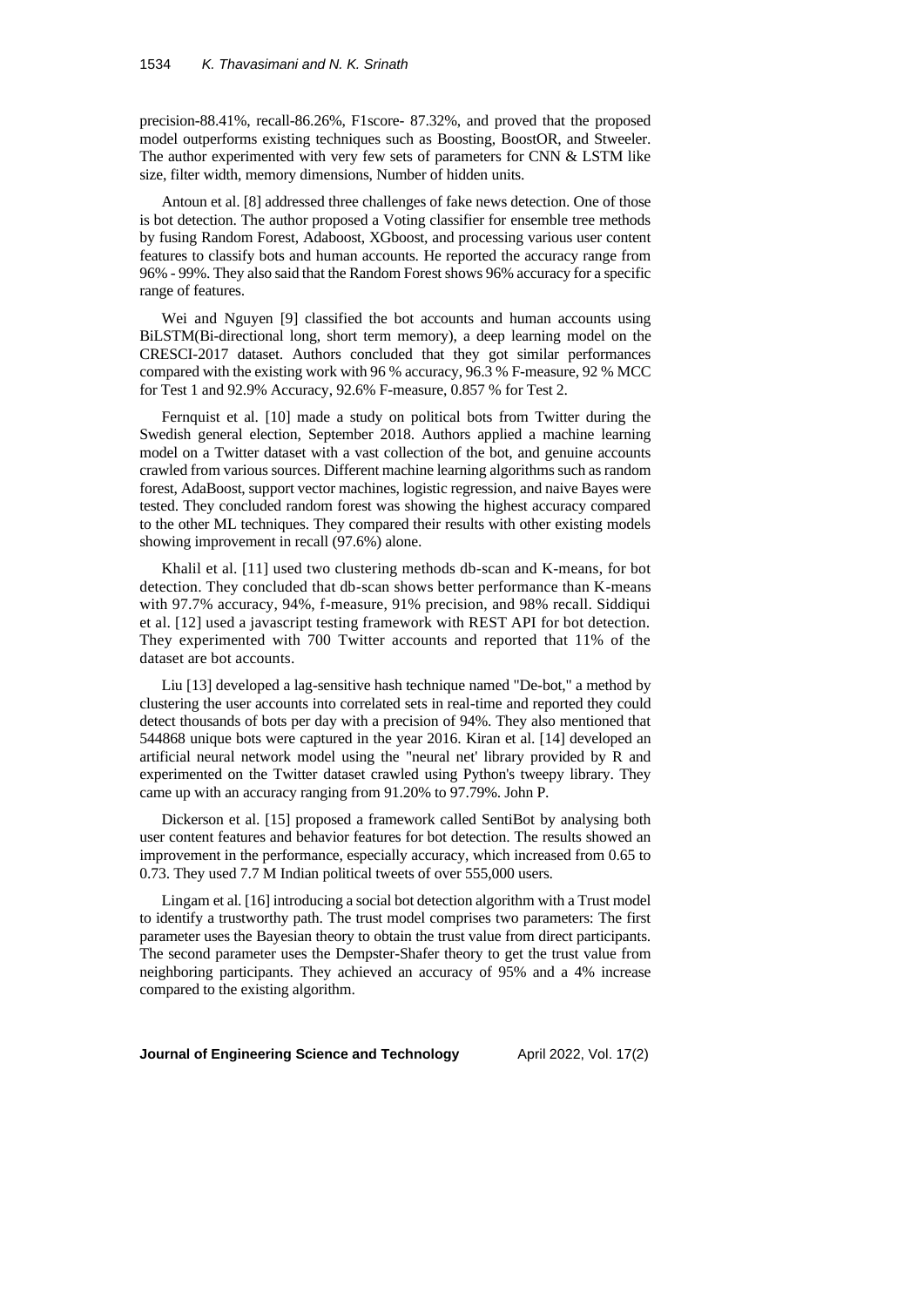Heredia et al. [17] investigated the US election cycle to examine how far the social bots influence the presidential candidates' sentiment. For this purpose, they created a CNN model to be trained on the Sentiment140 dataset first and then trained CNN used to label the election dataset captured in the year 2016. They finally concluded that the model was able to show an accuracy of 84%. Ranjit et al. [18] experimented on distributed hyperparameter tuning for long term convolutional recurrent neural network in cloud infrastructure using Bayesian optimization. They used the HyperDrive framework of Azure ML Service for the Video Activity Recognition problem. They claimed that Bayesian optimization in the cloud infrastructure resulted in better hyperparameter space coverage with improved validation accuracy.

Neary [19] proposed a reinforcement learning technique to optimize the convolutional neural network's hyper-parameters for object recognition. They used a multi-agent-based method where each agent is responsible for finding optimal parameters based on reinforcement learning. Using the MNSIT dataset, they reported that the final configuration of the algorithm's accuracy is 95% and, they were able to obtain the optimal neural network structure in a short period. To reduce the time and effort spent on the manual tuning of hyperparameters, Cho et al. [20] proposed a DEEPBO algorithm, an enhanced Bayesian optimization technique with diversification, early termination, parallelization, and cost function strategies for CNN. Compared with GP-Hedge and BOHB, they proved that their algorithm is robust and outperformed all the existing approaches with optimal parameters.

Goel et al. [21] proposed architecture for screening patients into three categories, COVID-19 positive, pneumonia and normal automatically. Through manual tuning of hyperparameters, they achieved an accuracy of 97.78% outperforming existing CNN models. Choi et al. [22] used MNIST and CIFAR-10 datasets by experimenting with learning curve predictions against different hyperparameter configurations. They analysed 20,000 learning curves' characteristics corresponding to the 20,000 different hyperparameter configs with two Early termination rules. They concluded that HPO (Hyperparameter Optimization) on CNN using the learning curve predicted that the prediction is tough and challenging as the curve drastically varies if there is a minor change in hyperparameters.

Aich et al. [23] proposed a CNN-based model to extract information from web content categories useful for text mining applications. They achieved accuracy in the range 85 and 92% for the text classification through manual tuning of hyperparameters. Ugli et al. [24] developed a deep learning system for detecting and classifying the distractions in real-time while driving a vehicle to avoid road accidents. A new method is developed with pre-trained weights and various optimizers using ResNet50 to improve the learning capabilities. On the "distracted drivers" test dataset, they achieved an accuracy of 98.4%.

Chakraborty et al. [25] achieved an accuracy of 95.29 from a 3D CNN model in detecting Parkinson's disease. Sequential model-based Bayesian Optimization is used with a fixed penalty value to tune the model's hyperparameters. Antonio [26] proposed a variation of Bayesian Optimization using Subject Machine Vector that had better computational efficiency over Bayesian Optimization with fixed penalty value. Kong et al. [27] proposed a tree-structured Parzen estimator integrated with short- term load forecasting (STLF) framework to obtain better forecasting performance for LSTM mode. Yi et al. [28] proposed the hypernet framework by fusing the Bayesian technique and meta-learning for better highway traffic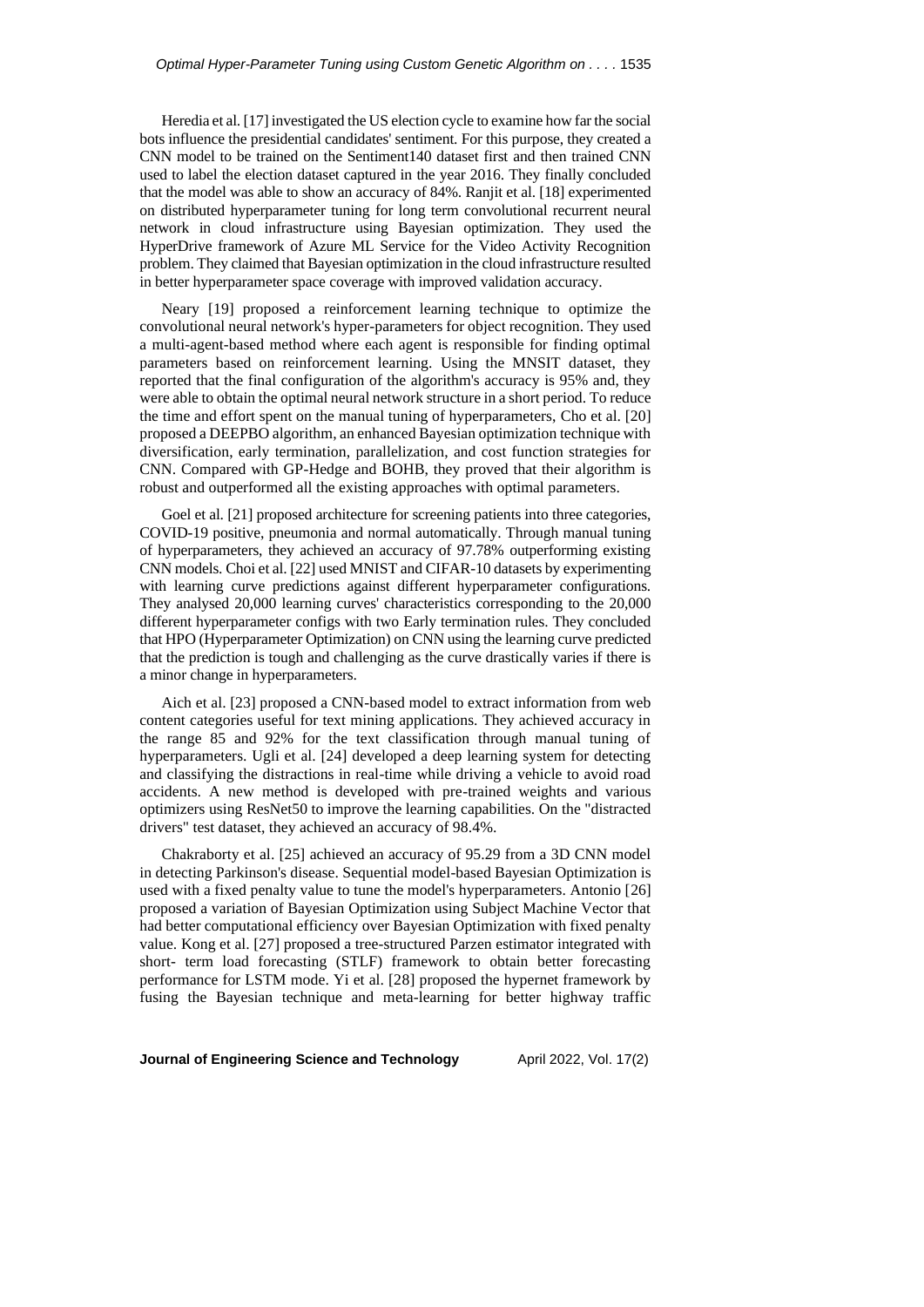prediction. The whole experiment was conducted using the Korean highway system dataset. Bui and Yi [29] used meta-learning to optimize the deep learning model's hyperparameters for better traffic prediction. They took data from the vehicle detection system for their experiment.

After reviewing the above papers on hyperparameter tuning, we understood that training a deep learning model requires lots of effort, especially by training it with a wide range of hyperparameter values manually, which is frustrating and timeconsuming. Any deep learning specialists cannot create the best DL model on the first go, requiring lots of iterations and optimizations. So, it's crucial to have the best optimization algorithms to explore a wide range of parameter values. Currently, Bayesian Optimization dominates the hyperparameter optimization problem space. They focus on optimizing the configuration selection to solve the fundamental problem of optimizing a high dimensional function that is non-convex in nature with possible noisy evaluation and unknown smoothness [30].

Considering the current challenges and the black box methods that popular optimization methods use, we wanted to create a straight-forward approach that finds the optimal hyperparameters by relying on an early stopping strategy coupled with evaluating orders of magnitudes of optimal parameters. Our primary motive is to create a better optimization technique to find the best hyperparameters for a model.

#### **3.Dataset**

We used the CRESCI-2017 dataset [31, 32] in our proposed work that contains a combination of accounts such as genuine and spambots (social and traditional). Every category has a tweet and user file.

The dataset consists of 7,931 accounts and 3604238 tweets. Cresci et al. [31] used Manual analysis and digital DNA for the classification of accounts. For detecting the spambots, a combination of available user variables, LCS (Longest Common Substring) curve, and various Twitter entities such as hashtag, media, URL, user mentions, retweets, etc., are used.

We used a supervised deep learning model with tuned hyperparameters that require labelled data. So, we used CRESCI 2017 dataset in our work. We ignored CRESCI -2019 dataset due to a lack of tweets data. To evaluate our model, we created two datasets, Test Set 1 and Test Set 2. Test set 1 is about the retweets of an Italian political candidate. It contains 50% of human accounts and 50% of accounts from the group, social bot 1. Test set 2 is about product spammers on Amazon and contains 50% of human accounts and 50% of accounts from the group, social bot 3.

### **4.Data Pre-processing**

The dataset includes sparse data with missing values and a combination of strings and numbers, including special characters. In the first step, we updated the null, missing, and empty values with 0 and NA for numbers and strings, respectively.

The user level attributes are id, screen\_name, name, followers\_count, statuses\_count, friends\_count, listed\_count, favourites\_count, lang, url, time\_zone, default\_profile, location, geo\_enabled, default\_profile\_image, profile\_banner\_url, profile\_image\_url, profile\_background\_image\_url\_https, profile\_use\_background\_image,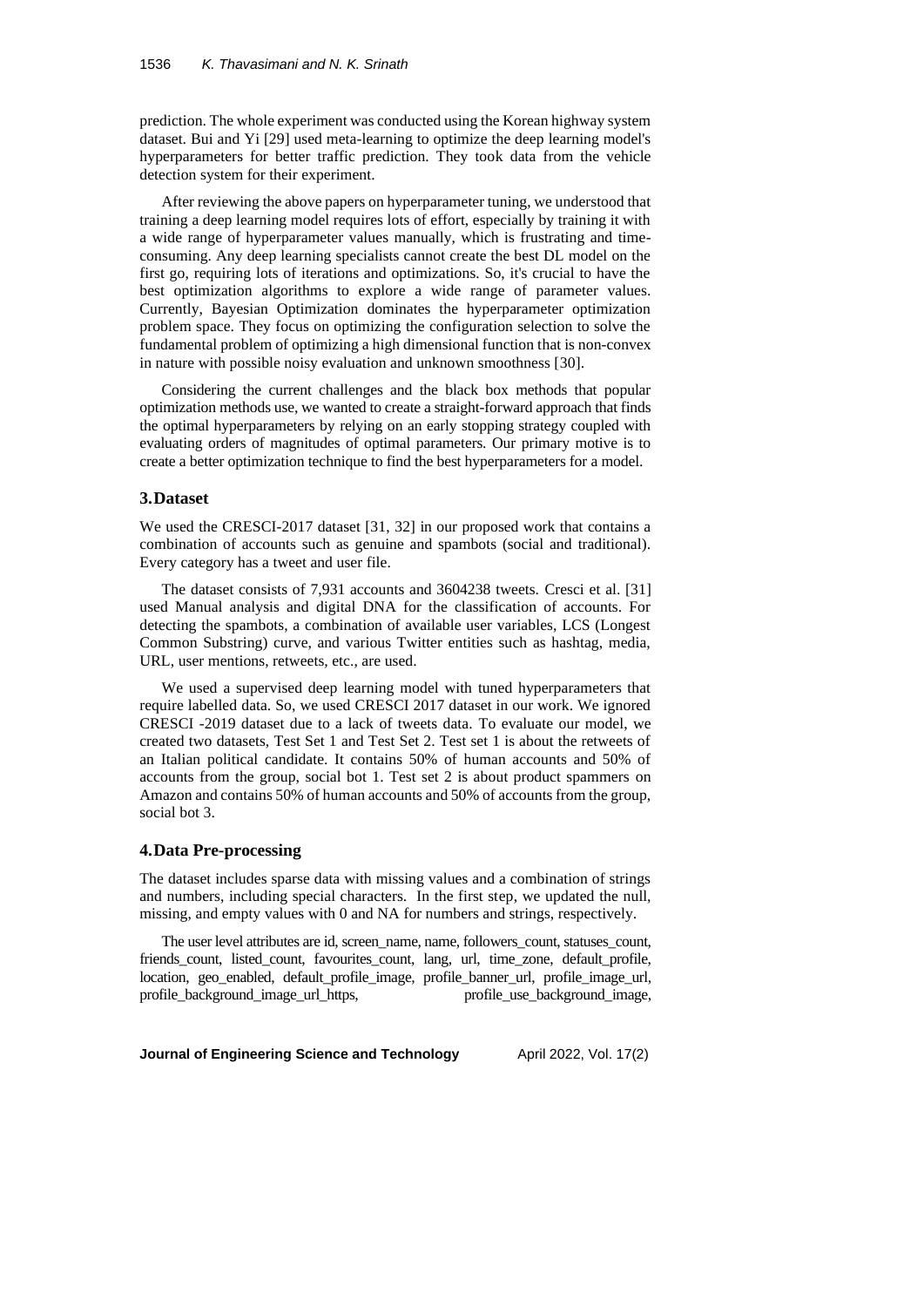profile\_text\_color, profile\_sidebar\_border\_color, profile\_image\_url\_https, profile\_background\_tile, profile\_background\_image\_url, profile\_sidebar\_fill\_color, profile\_background\_color, is\_translator, profile\_link\_color, utc\_offset, follow request sent, verified, protected, description, notifications, contributors enabled, created\_at, following and timestamp.

The tweet level attributes are id, user\_id, source, text, truncated, in\_reply\_to\_status\_id, in\_reply\_to\_screen\_name, in\_reply\_to\_user\_id, geo, retweeted\_status\_id, contributors, place, reply\_count, retweet\_count, favorite\_count, retweeted, favorited, num\_hashtags, possibly\_sensitive, num\_mentions, num\_urls, timestamp, created\_at, crawled\_at and updated.

## **4.1.Step 1**

The user file consists of 40 features of categorical data. User-level features such as crawled at, and timestamp are removed since they don't impact the classification process. We added a new label named the target value with the value 0 or 1 depending on the group name mentioned in Table 1. Zero denotes human accounts, and 1 indicates bot accounts. We replaced the missing numerical values with 0 and non-numerical values with NA, where the non-numerical values are converted to numbers using the one-hot encoding technique. The preprocessed input files are merged into a single file called "users\_data" with 39 features for further analysis.

**Table 1. Descriptive statistics on each dataset.**

| <b>Group Name</b>            | <b>Description</b>                                                      | <b>Accounts</b> | <b>Tweets</b> | Year |
|------------------------------|-------------------------------------------------------------------------|-----------------|---------------|------|
| Genuine Accounts             | Verified human accounts                                                 | 3.474           | 8,377,522     | 2011 |
| Social spambots #1           | Retweeters of an Italian political<br>candidate                         | 991             | 16, 10, 176   | 2012 |
| Social spambots #2           | Spammers of paid apps for<br>mobile devices                             | 3.457           | 4,28,542      | 2014 |
| Social spambots #3           | Spammers of products on sale at<br>Amazon.com                           | 464             | 14, 18, 626   | 2011 |
| Traditional<br>spambots $#1$ | training set of spammers used<br>by C. Yang, R. Harkreader, and<br>G.Gu | 1,000           | 1,45,094      | 2009 |

## **4.2.Step 2**

The tweet file consists of 25 features of categorical data and a total of 3604238 tweets. We used batch processing for analysing using tweets features such as tweets\_url, retweet\_count, tweets\_place reply\_count, favorite\_count, num\_hashtags, num\_urls, and num\_mentions. Other features are removed due to less impact on classification. Non-numerical values are converted to numbers using the one-hot encoding technique. The numerical features are imputed with the mean value. The preprocessed tweet files are merged into a single file called "tweets\_data".

#### **4.3.Step 3**

The final dataset is created by merging the user and tweet related data. For every user, associated tweet related information is extracted using percentage, impute and count functionalities. The final dataset contains a comprehensive list of features named, id, screen\_name, name, followers\_count, statuses\_count, favourites\_count, friends\_count,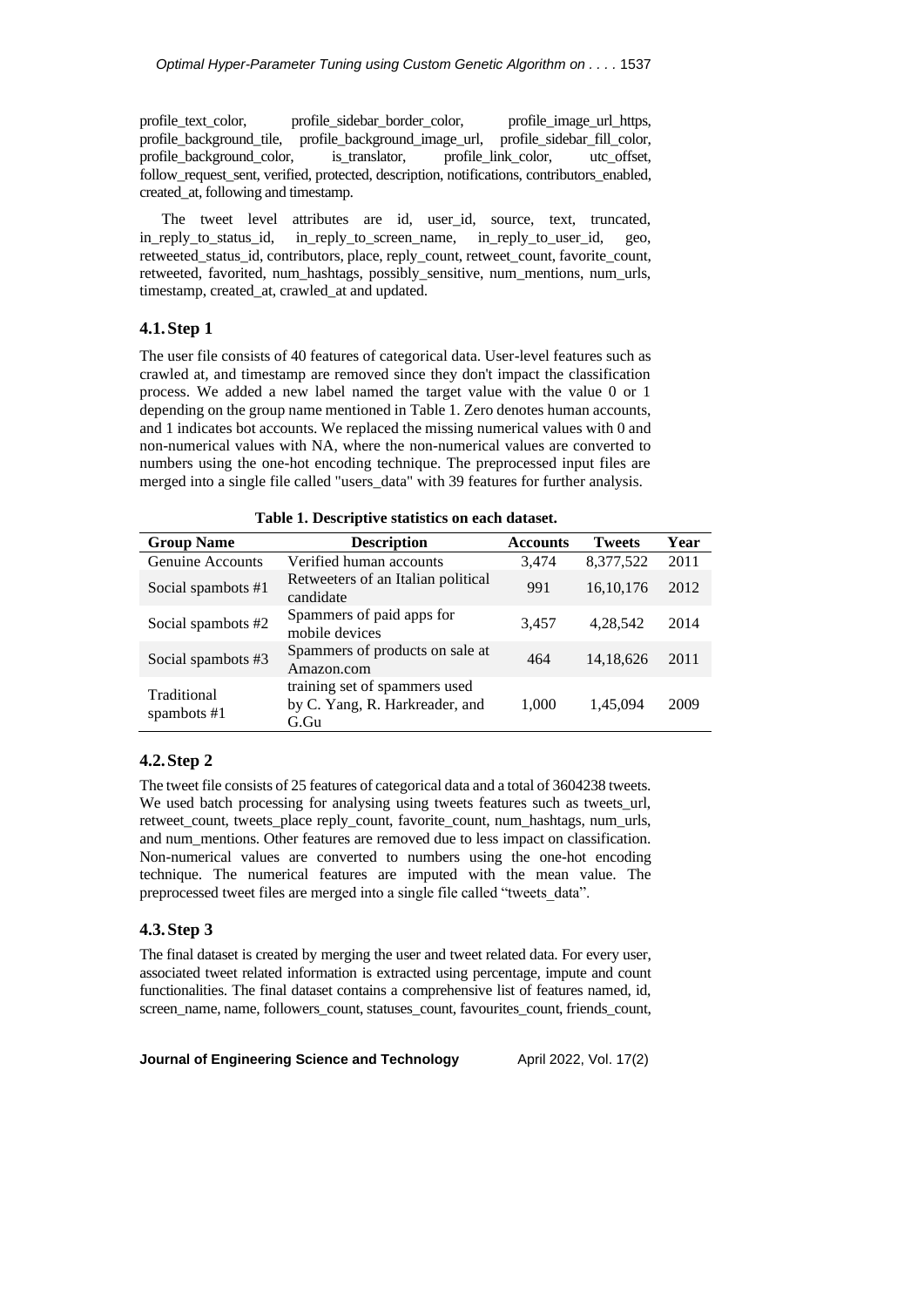listed\_count, lang, url, time\_zone, default\_profile, location, default\_profile\_image, profile image url, geo enabled, profile background image url https, profile use background image, profile banner url, profile text color, profile\_sidebar\_fill\_color, notifications, favorite\_count, utc\_offset, profile\_image\_url\_https, profile\_sidebar\_border\_color, updated, profile\_background\_tile, profile\_background\_image\_url, profile\_link\_color, profile\_background\_image\_url, profile\_link\_color, profile\_background\_color, follow\_request\_sent, protected, is\_translator, verified, description, contributors\_enabled, created\_at, following, tweets\_url, retweet\_count, tweets\_place reply\_count, num\_hashtags, num\_urls and num\_mentions and bot.

## **5.Feature Selection**

In this step, we used Chi-squared technique to determine the important features for prediction against the target label. As a result of this step, features such as statuses\_count, friends\_count, followers\_count, user\_name, favorites\_count, listed\_count, lang, url, location, time\_zone, default\_profile, geo\_enabled, profile\_background\_image\_url\_https, profile\_image\_url\_https, verified, profile\_text\_color, profile\_background\_image\_url, profile\_background\_tile, protected, profile\_sidebar\_border\_color, profile\_background\_tile, profile\_sidebar\_fill\_color, description, profile\_background\_color, profile\_link\_color, tweets\_url\_percentage, retweets\_percentage, reply\_percentage, hashtags\_percentage, favourites\_percentage, num\_urls\_percentage, tweets\_place\_percentage, num\_mentions\_percentage and bot are used for prediction in our proposed algorithm.

### **6. Proposed Work**

We propose the Custom Genetic Algorithm (CGA), a hyperparameter optimization technique for tuning the deep learning model. The genetic algorithm (GA) is inspired by natural selection and belongs to the larger class of evolutionary algorithms (EA). Its widely used to generate high-quality solutions for search problems and optimization. Some of the limitations are the tendency to converge towards local optima rather than global optimum and problems with fitness measure, success or failure as there is no way to converge on the solution.

We created a Custom Genetic Algorithm (CGA) with three modules, population selection, retain, and penalty-bonus to address this. Due to the fitness function's success/failure measure, the GA algorithm will not converge on the global optimum. The algorithm reaches the solution very quickly and will not explore the search space. We keep a part of randomly discarded individuals to analyse the search space with a wide range of values. To avoid early convergence, we apply penalties and bonuses to the population. Any population reaching the convergence early will be assigned a penalty, otherwise a bonus. While creating the future population, parents with bonuses are preferred for crossover and mutation. As a result, a wide range of the population is created for every generation. The above concepts are implemented in deep learning models to determine the optimal hyperparameters for a problem.

#### **6.1. Module 1 (M1) – Retaining a part of discarded neural networks**

The fittest Neural Networks (NNs) are used for producing offspring, and the remaining networks are discarded in future selection. This results in reaching convergence at an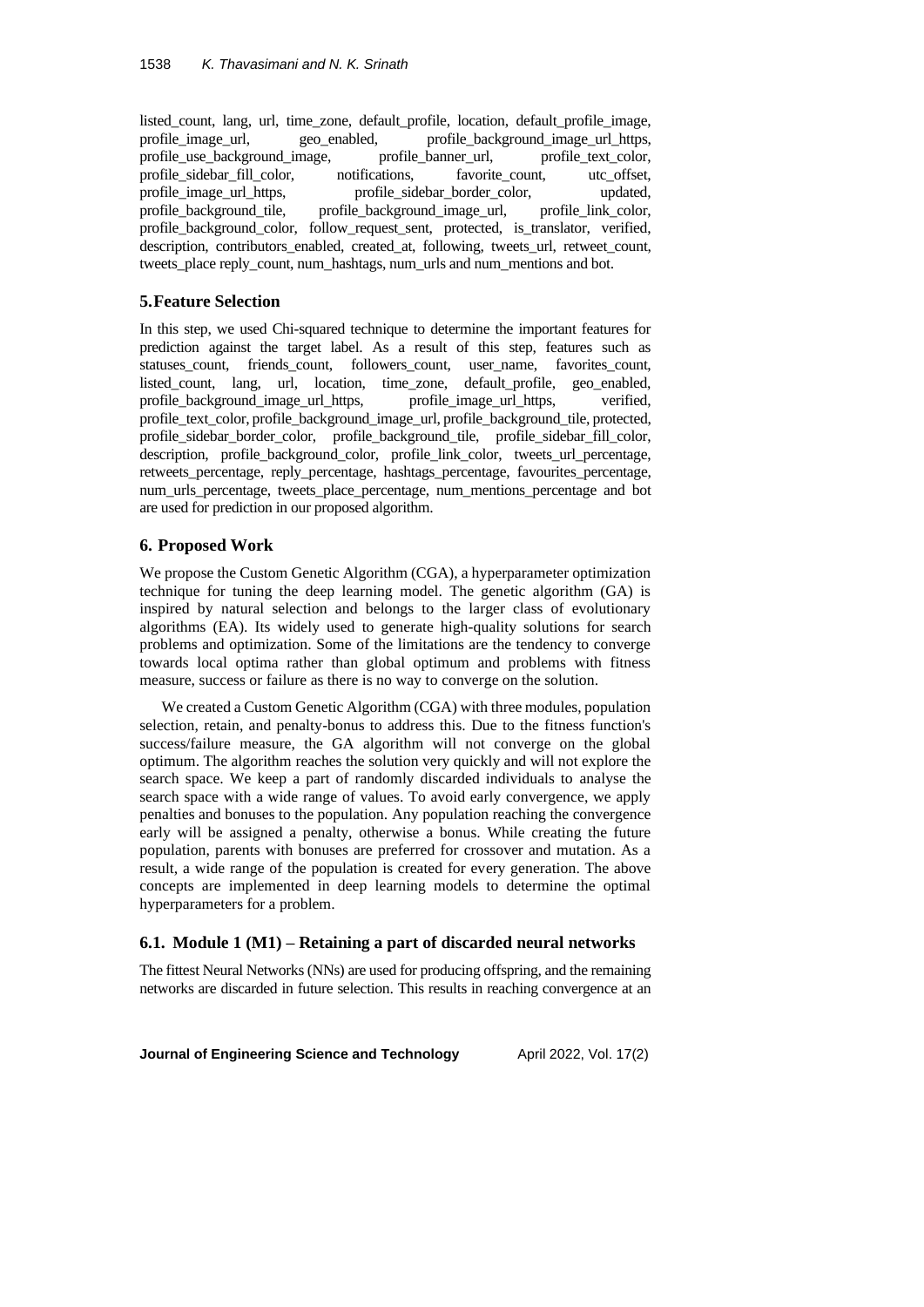early stage and a low rate of mutation. To increase the mutation rate, diversity, and to stop the premature convergence, a random part of discarded neural networks is considered for further reproduction. To generate the random list of discarded, NNs with M2 values as discussed in Module 2 is preferred. In case of insufficient NNs with M2 values, the population includes randomly picked networks without M2 as well.

## **6.2. Module 2 (M2) – Penalty and bonus**

We used penalties and bonuses to maximize the convergence towards the global optimum of the problem. Population (Neural networks with hyperparameters selected due to crossover and mutation) reaching early convergence are penalized. Otherwise, a bonus is assigned. During crossover and mutation for generating new neural networks, parent networks with bonuses are preferred. The M2 values (bonus/penalty) is routed using mRNA in the hyperparameters. Each Network, over a period of iterations, will contain M2. The future selection criteria focus on and prioritize the M2 output.

#### **6.3. Module 3 (M3) – Population selection**

The fittest neural networks, part of the population for initial and progressive steps, are determined using the proposed algorithm. The initial process involves starting with the default population. Selecting a random parameter for the default population can significantly impact the overall time to find the hyperparameters. It may be either faster or slower, or moderate. One of the significant challenges faced by genetic algorithms is the execution time, which depends on the hyperparameter space, available resources, and populations in the traversed generations.

The proposed algorithm contains the below steps,

- i. Pick a random set of hyperparameter configurations from the list
- ii. Evaluate the set's performance
- iii. Select the top 50% sets and ignore the rest
- iv. Go back to step 2 until the optimal population is found (default to 10)

The algorithm focuses on reducing the training time of the sets, which doesn't lead us to any concrete solution; instead, it picks up the top-performing settings. The proposed algorithm is different from the existing algorithm in the below ways,

- i. Resource overflow is controlled since there is a max of configs to converge
- ii. Execution time is faster as top performing 50% sets are considered to progress further, essentially dropping the sets to traverse to a greater extend

#### **Module 3 (M3) - Population Selection**

**Input:** Limit L, Set s where j<sub>i,c</sub> denotes the cth loss from the ith set, Max size M

1. Initialization:

- $S_0 = [n]$ , N=10
- 2. Finding optimal set:

For  $i \in {0,1, \ldots, c}$ 

Set  $s_i = [sN^{-i}]$ ,  $m_i = [MN^{i-c}]$ Pull each set in  $S_i$  for  $m_i$  times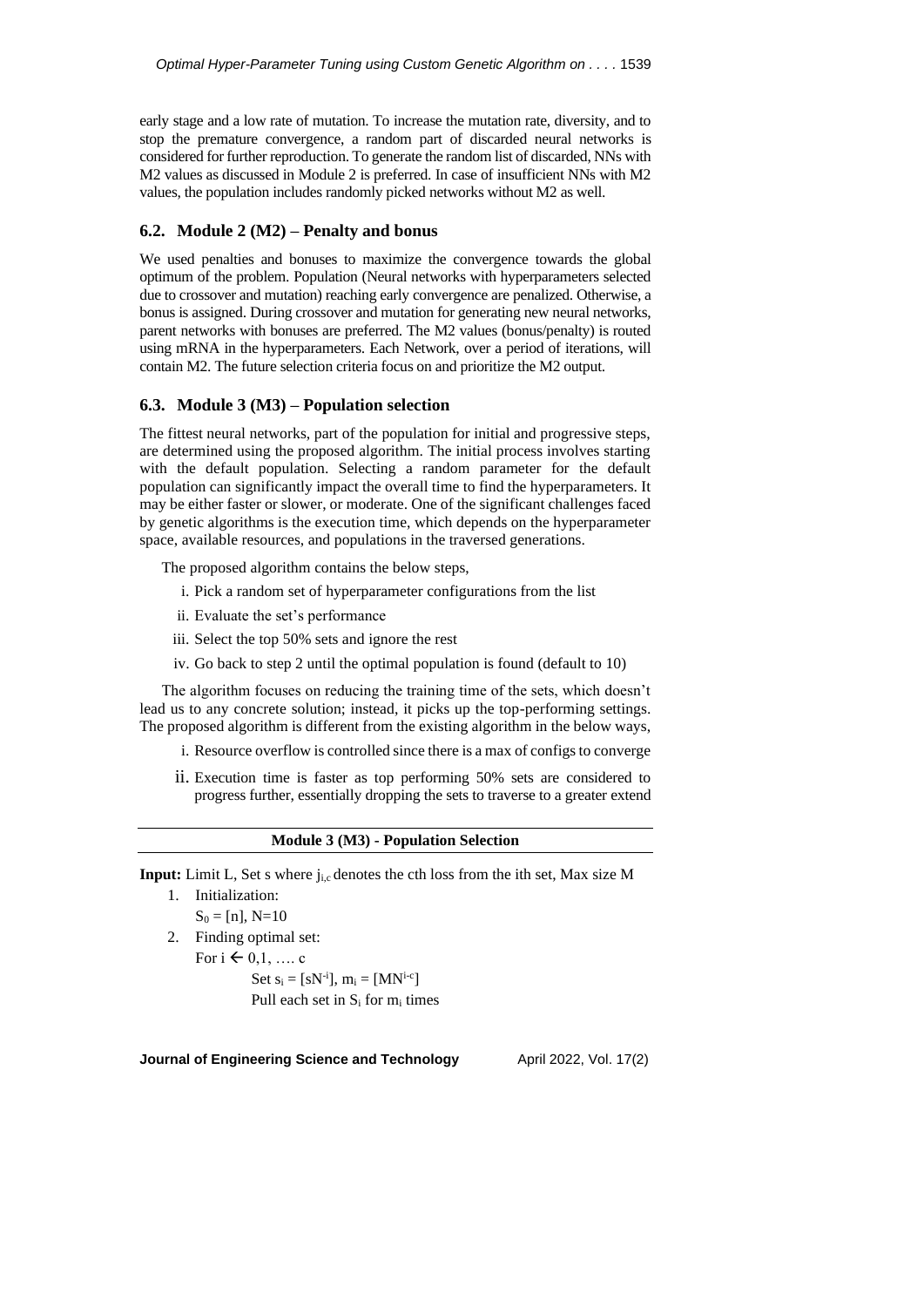Keep the best set in terms of m<sub>i</sub>th observed loss as  $S_{i+1}$ **Output**: Optimal set, O<sup>s</sup>

|  |  | <b>Custom Genetic Algorithm</b> |
|--|--|---------------------------------|
|--|--|---------------------------------|

**Inputs:** epochs  $e_i$  <sub>n</sub>, batch size  $b_i$  <sub>n</sub>, layers  $l_i$  <sub>n</sub>, neurons  $n_i$  <sub>n</sub>, optimizers  $O_i$ , activation\_function  $a_i$  last\_layer\_activation\_function  $ll_i$ , losses  $ls$ , H<sub>i…n</sub>, where H<sub>i</sub> is the hyperparameters space.

- 1. Initialization  $H_0 \leftarrow e_o, b_o, l_o, n_o, O_o, a_o, ll_o, ls_o$ , *penalty*=null; *bonus*=null; early stop with patience, *es*p=5, N=10; (Refer to Table 2 for range)
- 2. Create the initial population For  $i \leftarrow 0$  to *initial\_pop\_size*, Create N End For Invoke  $\overline{M}3$  to return the optimal  $N<sub>o</sub>$  to start Return *N<sup>o</sup>*
- 3. For  $i \in 0$  to number of generations Train the networks, *N<sup>i</sup>*

Evolve P

 $a_{cc}$  = Score and Sort  $N_i$  in descending order *crossover*,  $N_c$  = Select the parents, *p* with bonus and high *acc* while len(children  $c$ ) < desired length: if  $N_c == N_i$  $N_c$  = random  $(p)$ #Child Network

 $N_c$  = Breed and mutate

# **#M2**

*If* early stop, *es:* #Add penalty, *pes*  $N_c = N_c$ ,  $p_e$ *else:* #Add bonus, *bes*  $N_c$ <sub>*z*</sub>  $N_c$ <sup>*, b<sub>es</sub>*</sup>

#### $N \leftarrow N \{p_e, b_{es}\}$  (M2 values via mRNA)

#### **#M1**

For  $i \leftarrow 1$  to *retain\_length #Keep some for diversity If random\_select* > *random*.*random*()*: population*.*append*(*individual*)

Invoke **M3 to generate optimal P for future evolutions** Iterate until H (Stop if H is no longer increasing)

4. #Optimal Hyperparameter space **Return** *H* **with highest** *acc*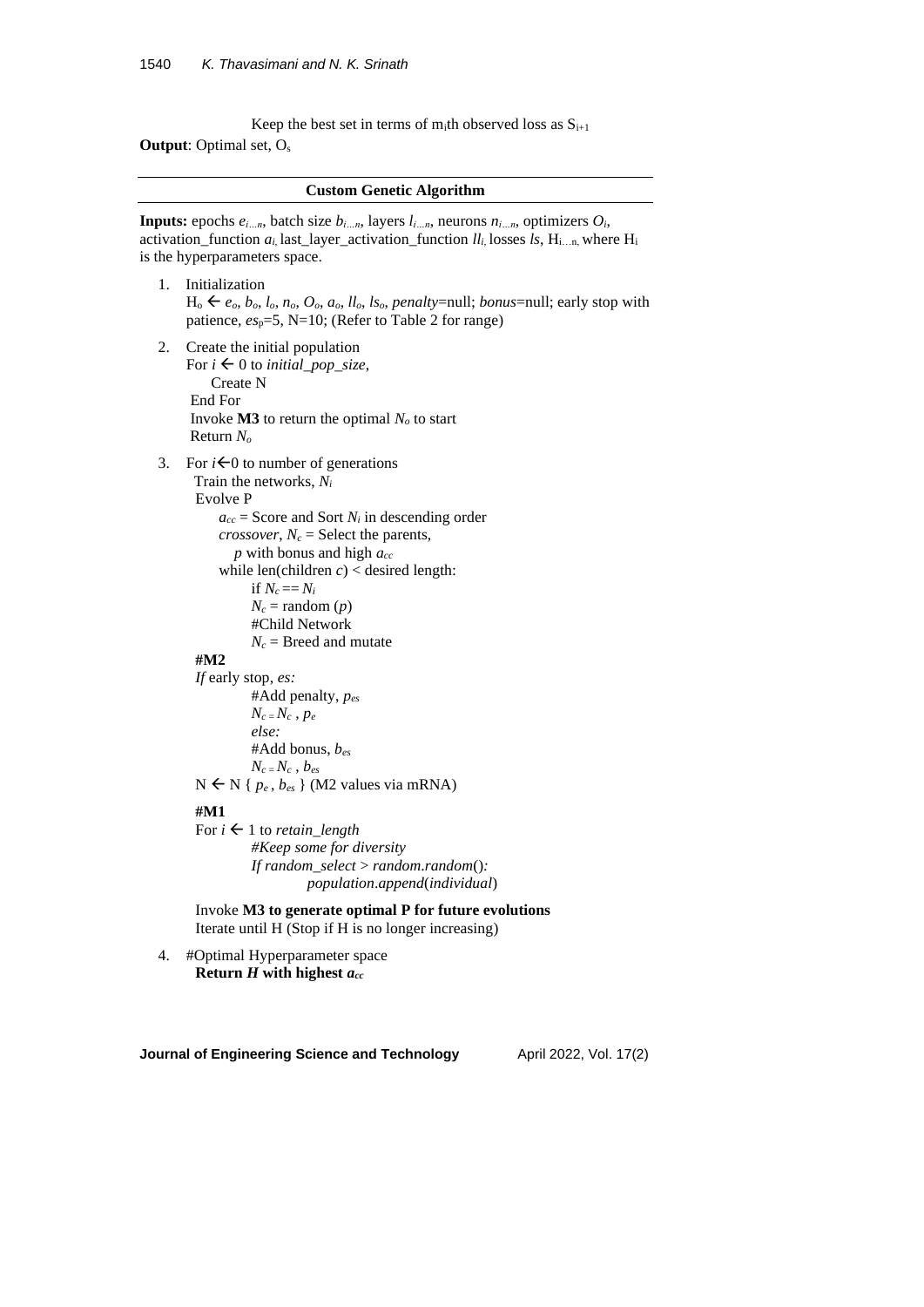For validation, we used the CRESCI dataset to identify human and bot accounts on twitter.

### **7. Algorithm Description**

Figure 1 represents the high-level workflow of the algorithm in how the optimal hyperparameters are selected. The initial hyperparameter space is set with a range of values for batch size, neurons, layers, Optimizer, activation function, last layer activation function, and loss to create the default population. For the custom module, penalty and bonus are initialized with a default value, null. The initial population is created using the population selection module that returns the optimal hyperparameter space, to begin with. Every generation starts with the default population and progresses with offspring through crossover and mutation.



**Fig. 1. Algorithm workflow.**

Accuracy of the Neural Network (NN) model obtained from Module 3, population selection is used to determine the parents for creating the child Neural Networks (NNs). Parent NNs with higher accuracy are preferred. Since the networks are created using random hyperparameters controlled by the population selection module and grow based on accuracy, there is a probability of getting the same NNs for crossover. In the case of the same NNs, a random function is used to select different parent NNs in corner scenarios. Selected parents NNs create new child NNs through the crossover and mutation. If the chosen parents result in early convergence, a penalty is applied. Otherwise, a bonus is applied.

The bonus and penalty are passed as M2 values using messenger RNA (mRNA). The mRNA is added to NNs that pass-through penalty or bonus criteria. To increase the mutation rate and the diversity of the parent's selection, a random part of discarded NNs after crossover and mutation are reused for creating future offspring. This process involves prioritizing the networks with M2 values and any processed neural network setup by the population selection module. After iterating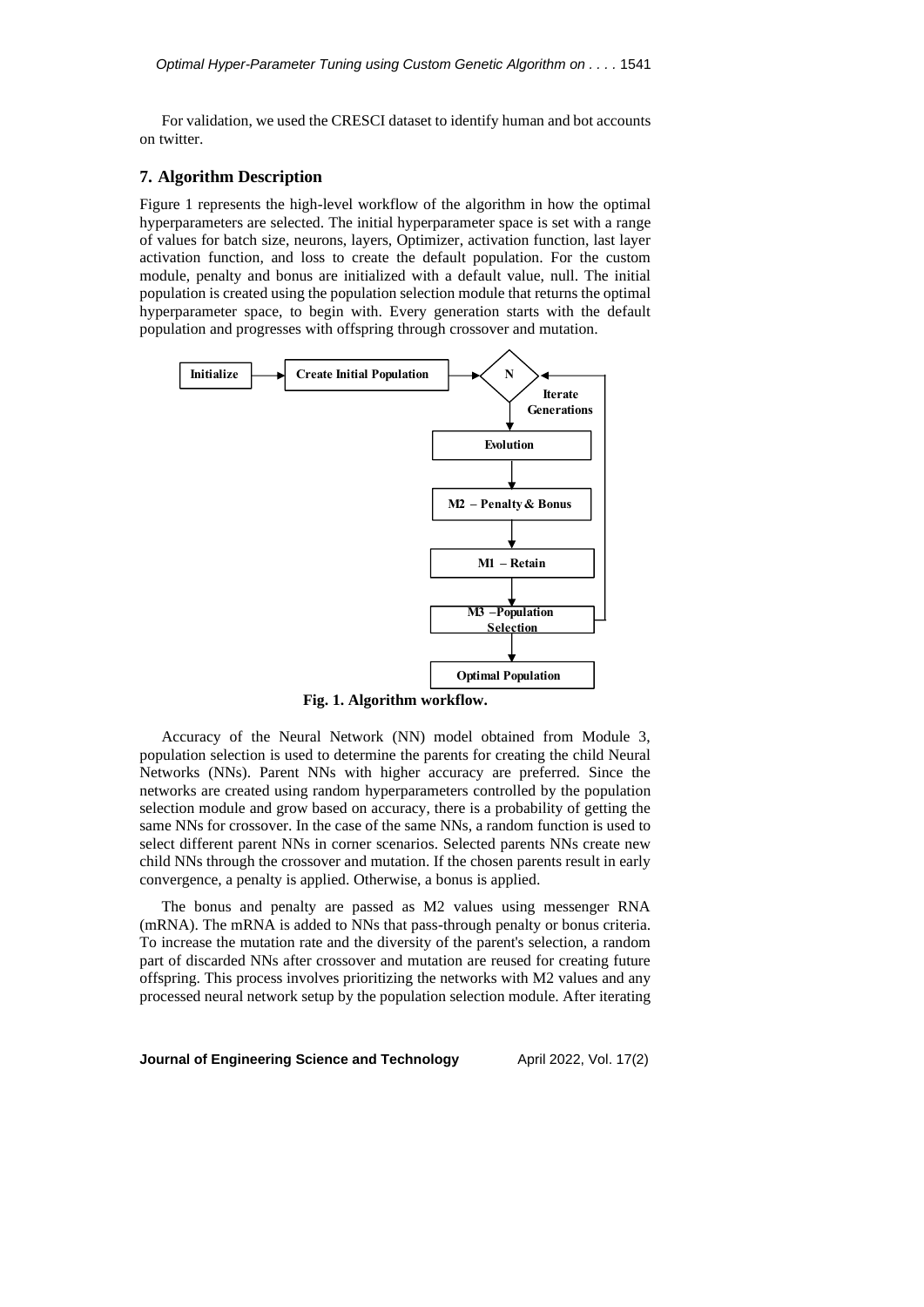over the selected Number of generations and populations, the algorithm returns the optimal hyperparameter values with the highest accuracy.

### **8. Experimental Results and Discussion**

In this section, we present the experimental results and comparative analysis of our model's performance with existing work [9, 31-34].

## **8.1. Hyperparameters range**

Table 2 represents the input hyperparameters range used for optimization. The optimal hyper parameters of CGA are epoch  $= 300$ , batch size  $= 20$ , number of layers  $= 4$ , Optimizer  $=$  Adam, Activation function  $=$  relu, last layer activation function  $=$  sigmoid, loss  $=$  binary cross entropy and dropout rate  $= 0.2$ . We used accuracy as the metrics for evaluation.

| <b>Hyper parameters</b>                  | <b>Input Range (default)</b>                                 | <b>CGA Model values</b>     |  |
|------------------------------------------|--------------------------------------------------------------|-----------------------------|--|
| Number of epochs                         | [50,100,150,200,250,300,350,400]                             | 300                         |  |
| <b>Batch size</b>                        | [10.20.30.40.50.60.70.80]                                    | 20                          |  |
| <b>Number of layers</b>                  | [2,4,6,8,10,12,14,16]                                        | $\overline{4}$              |  |
| <b>Number of Neurons</b>                 | [2,5,10,15,20,25,30,35]                                      | 40                          |  |
| <b>Optimizers</b>                        | ["adam", "sgd", "rmsprop", "Adadelta",<br>"Adamax", "Nadam"] | Adam                        |  |
| <b>Activations</b>                       | ["Relu", "sigmoid", "tanh"]                                  | Relu                        |  |
| <b>Last layer</b><br>activation function | Sigmoid                                                      | Sigmoid                     |  |
| <b>Losses</b>                            | <b>Binary Cross Entropy</b>                                  | <b>Binary Cross Entropy</b> |  |
| <b>Metrics</b>                           | Accuracy (Test Set 1)                                        | 0.992                       |  |
|                                          | Accuracy (Test Set 2)                                        | 0.958                       |  |
| <b>Regularizer</b>                       | Dropout                                                      | 0.2                         |  |

**Table 2. Hyperparameters space and optimized.**

Figures 2 to 5 show the training and validation, accuracy, and loss of the CGA tuned model for test set 1 and test set 2. We used a validation split of 0.3 to avoid overfitting and underfitting problems. It is noted that the loss decreases as the accuracy increases for both training and validation sets.



**Fig. 2. Test Set 1 – Training Accuracy of CGA.**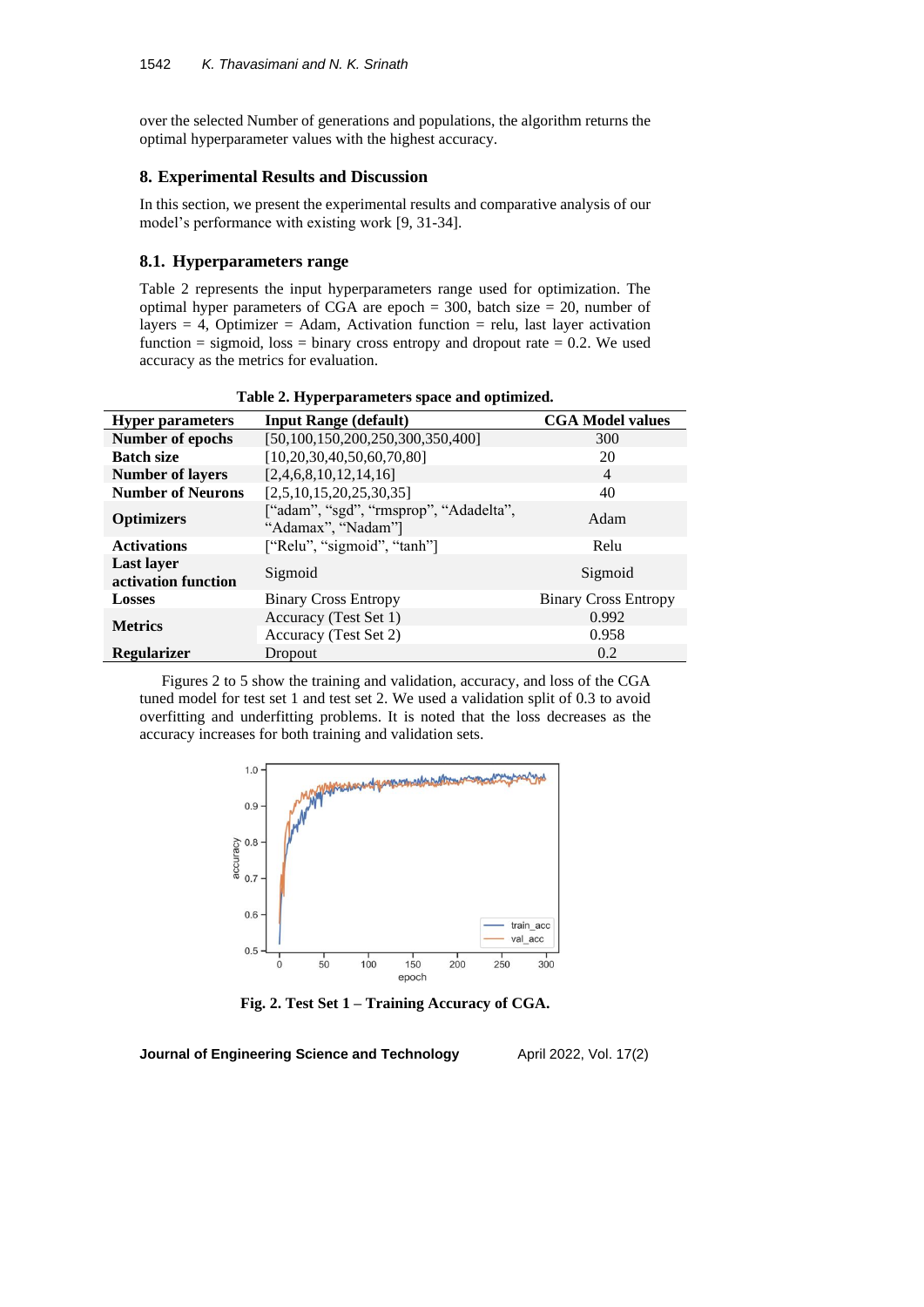

**Fig. 3. Test Set 1 – Training Loss of CGA.**



**Fig. 4. Test Set 2 – Training accuracy of CGA.**



**Fig. 5. Test Set 2 – Training loss of CGA.**

## **8.2. Comparison with existing research works**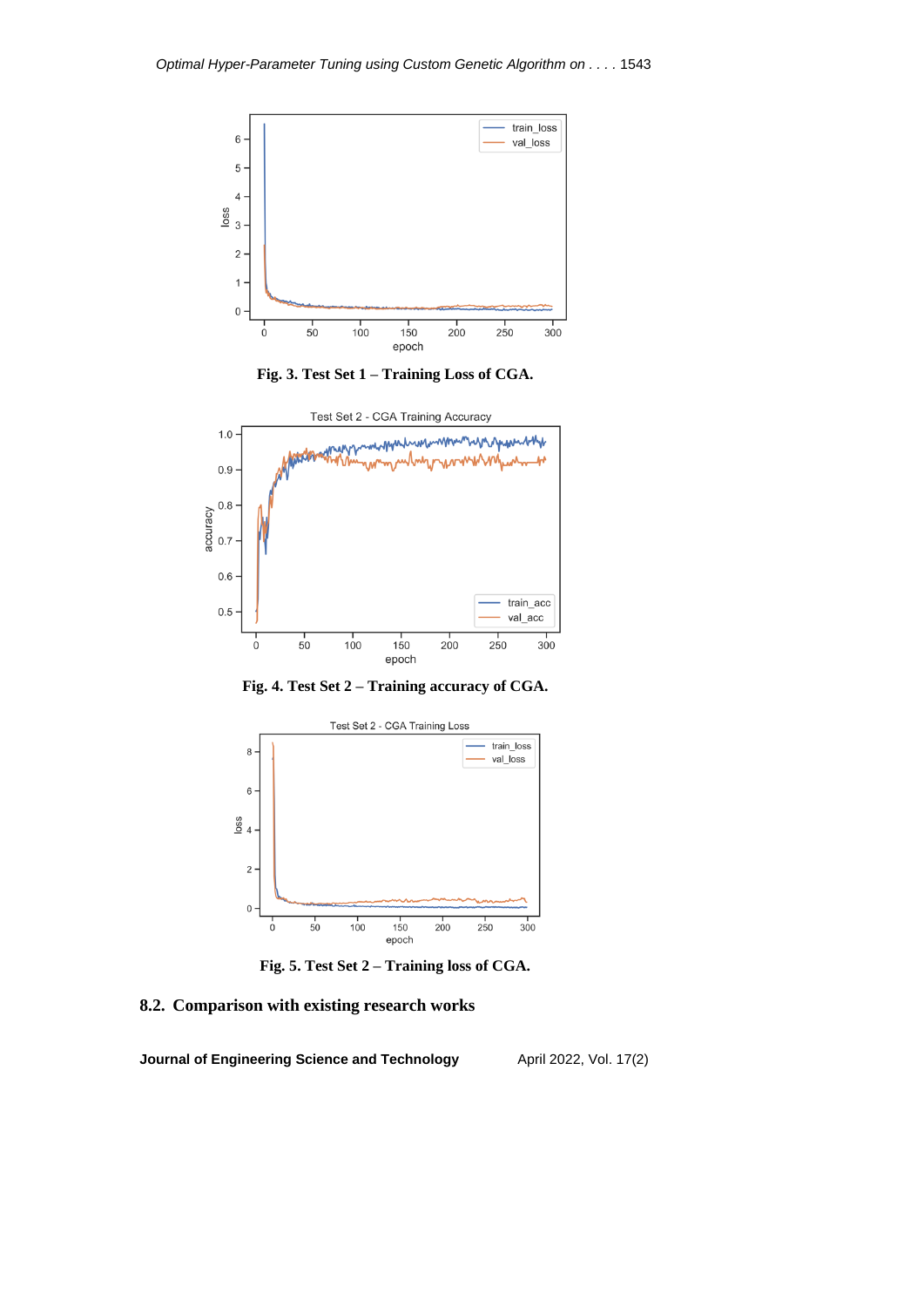We compared the CGA tuned deep learning model with the existing research works [9, 31-34]. Cresci et al. [31] categorized features into account and tweel-level. Tweet type and tweet contents are used as DNA for analysis. In our work, we applied the chi-squared technique that returned 33 important features for prediction and accuracy as the final metrics. Miller et al. [32] used vectors created from 126 features that are extracted from both tweets and accounts. Ahmed and Abulaish [33] used 14 behavioral -based generic statistical features like retweets, mentions, hashtags, and URLs. Yang et al. [34] grouped twenty-five features into six categories: automationbased, timing-based, content-based, profile-based features, neighbor-based, and graph-based features. Davis et al. [35] grouped more than a thousand features in 6 main classes: user, sentiment, friend, content, temporal, and network.

We evaluated our CGA tuned model using the test set 1 and test 2 to find accuracy, f measure, precision, and recall. Table 3 compares the results of test set 1 and test set 2 with existing spambot detection techniques. For the test set 1, the CGA model outperformed others with an accuracy of 0.991 and a recall of 0.976. For test 2, the CGA model outperformed existing methods with an accuracy of 0.958, recall of 0.960, and F measure of 0.960. We found that the remaining metrics showing competitive performance with the existing techniques.

|                                   |              | Test Set #1 |           |                  |        |
|-----------------------------------|--------------|-------------|-----------|------------------|--------|
| <b>Technique</b>                  | Type         | Accuracy    | F measure | <b>Precision</b> | Recall |
| Human annotators                  | Manual       | 0.698       | 0.123     | 0.267            | 0.080  |
| Wei et al. [9]                    | Supervised   | 0.961       | 0.963     | 0.940            | 0.976  |
| Cresci et al. [31]                | Unsupervised | 0.976       | 0.977     | 0.982            | 0.972  |
| Miller et al. [32]                | Unsupervised | 0.526       | 0.435     | 0.555            | 0.358  |
| Siddiqui et al. [12]              | Supervised   | 0.734       | 0.288     | 0.471            | 0.208  |
| <b>Ahmed and</b><br>Abulaish [33] | Unsupervised | 0.943       | 0.944     | 0.945            | 0.944  |
| Yang et al. [34]                  | Supervised   | 0.506       | 0.261     | 0.563            | 0.170  |
| $_{\rm CGA}$                      | Supervised   | 0.991       | 0.974     | 0.976            | 0.976  |
|                                   |              | Test Set #2 |           |                  |        |
| Human annotators                  | Manual       | 0.829       | 0.570     | 0.647            | 0.509  |
| Wei et al. [9]                    | Supervised   | 0.929       | 0.926     | 0.933            | 0.919  |
| Cresci et al. [31]                | Unsupervised | 0.929       | 0.923     | 1.000            | 0.858  |
| Miller et al. [32]                | Unsupervised | 0.481       | 0.370     | 0.467            | 0.306  |
| Siddiqui et al. [12]              | Supervised   | 0.922       | 0.761     | 0.635            | 0.950  |
| <b>Ahmed and</b><br>Abulaish [33] | Unsupervised | 0.923       | 0.923     | 0.913            | 0.935  |
| Yang et al. [34]                  | Supervised   | 0.629       | 0.524     | 0.727            | 0.409  |
| $_{\rm CGA}$                      | Supervised   | 0.978       | 0.988     | 0.994            | 0.982  |

**Table 3. Performance comparison of spambot detection techniques applied on CRESCI 2017 dataset with existing research.**

### **8.3. Comparison with existing optimization techniques**

We compared CGA with other optimization techniques such as Random Search, Bayesian Optimization, and Optimization using Genetic Algorithms. Grid Search is ignored since it traverses through all the parameters, which could take days or months. For the Genetic Algorithm, we used the TPOT classifiers Neural Network Module. We used 50 populations and 50 generations, both the Genetic Algorithm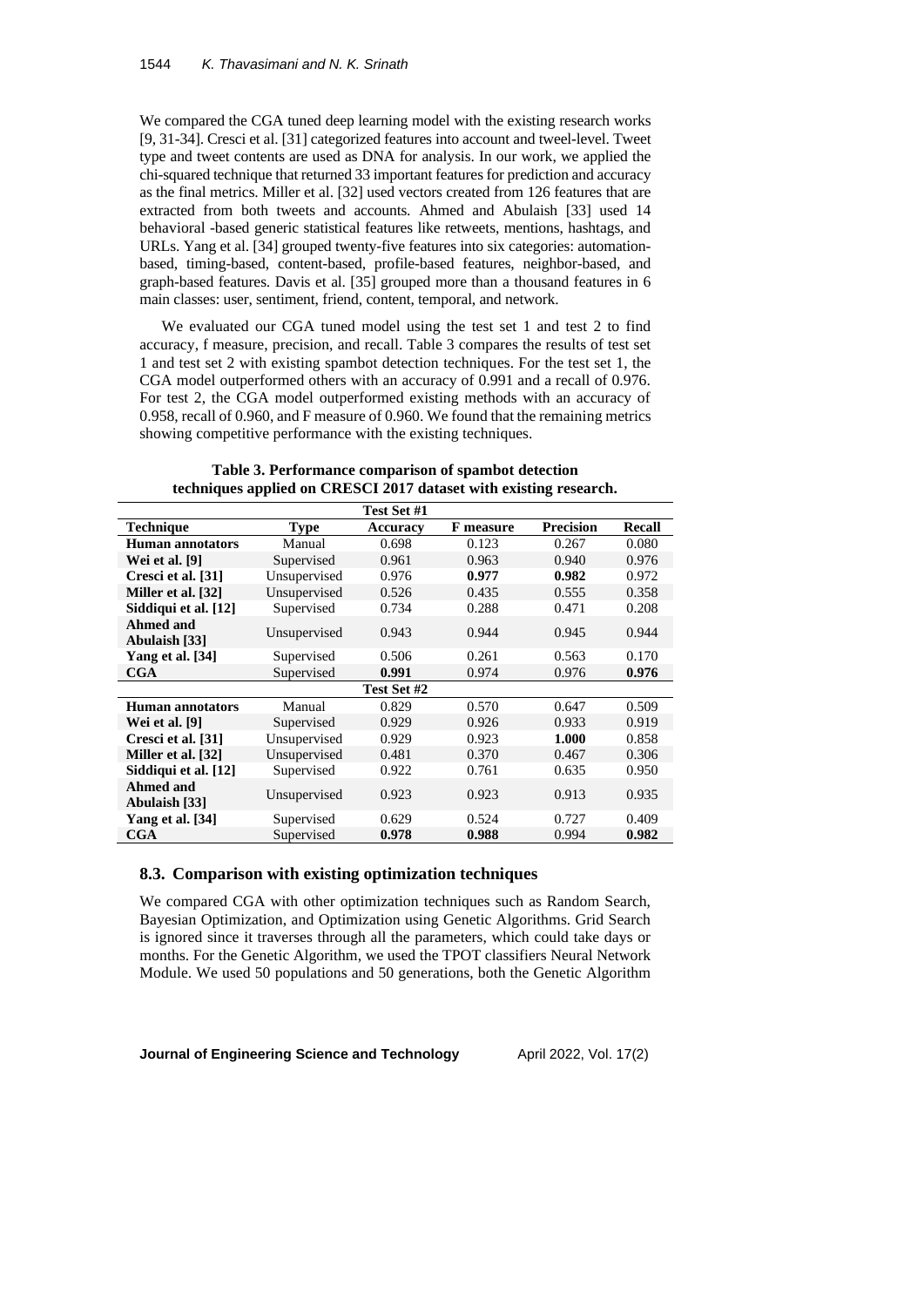and the proposed Custom Genetic Algorithm, without any caveats around the selection for a fair comparison.

All the sparse values are cleaned, and the dataset contains complete values for all features after the data preprocessing step. So, we considered accuracy and Fmeasure as our metrics. Weighted f1-score is ignored to give equal importance to precision and recall.

Of all the techniques, TPOT took very high execution, followed by Bayesian and Random search. CGA took the least execution time. However, we couldn't calculate the accurate timings since the execution was paused multiple times due to the Cloud's busy machines. Theoretically, if there are n configurations, each with an error factor of ei for  $i = 1, \ldots, n$ . The allocation and selection of configurations (hyperparameter spaces) by random, Bayesian, grid, and TPOT will take more time since they traverse through the spaces on specific set criteria independent of optimal configs traversal. However, CGA picks only the best parameters and traverses through the spaces/configurations that perform better with a high weightage to the top 50%.

Figures 6 to 9 show the ROC Curve for Random Search, Bayesian Search, Genetic Algorithm, and the proposed Custom Genetic Algorithm (CGA). The CGA ROC graphs clearly show the model's performance in identifying true positives and false negatives and outperforms the other optimization techniques with area under the curve value of 0.98 and 0.94 for Test Set 1 and Test 2 respectively.



**Fig. 6. Random search - ROC Curve for Test Set 1 and Test Set 2.**



**Fig. 7. Bayesian search - ROC Curve for Test Set 1 and Test Set 2.**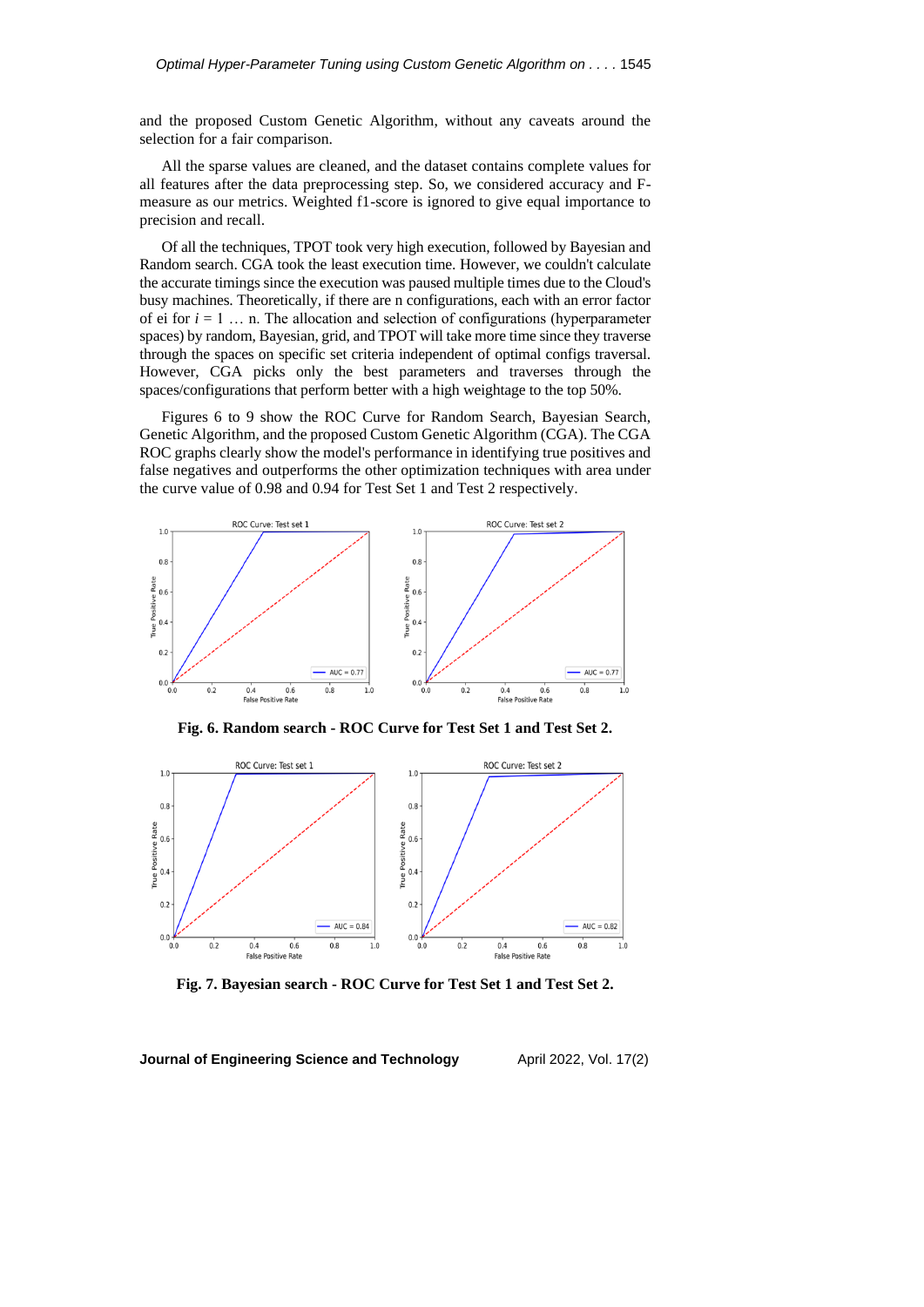

**Fig. 8. Genetic algorithm (TPOT) - ROC curve for Test Set 1 and Test Set 2.**



**Fig. 9. Custom genetic algorithm - ROC curve for Test Set 1 and Test Set 2.**

Table 4 compares the metrics such as Accuracy, F measure, Precision, and Recall for all the optimization techniques. CGA tuned model outperformed all the existing techniques and methods on both sets with an accuracy of 0.991 for Test Set 1 and 0.958 for Test Set 2, and F-measure of 0.974 for Test Set 1 and 0.960 for Test Set 2, respectively.

| Test Set #1            |                 |                  |                  |               |
|------------------------|-----------------|------------------|------------------|---------------|
| <b>Technique</b>       | <b>Accuracy</b> | <b>F</b> measure | <b>Precision</b> | <b>Recall</b> |
| <b>Random Search</b>   | 0.864           | 0.905            | 0.83             | 0.995         |
| <b>Bavesian Search</b> | 0.954           | 0.97             | 0.946            | 0.995         |
| <b>TPOT</b>            | 0.763           | 0.822            | 0.704            | 0.988         |
| CGA                    | 0.991           | 0.974            | 0.976            | 0.976         |
| Test Set #2            |                 |                  |                  |               |
| <b>Random Search</b>   | 0.818           | 0.886            | 0.801            | 0.991         |
| <b>Bayesian Search</b> | 0.944           | 0.945            | 0.907            | 0.987         |
| <b>TPOT</b>            | 0.731           | 0.822            | 0.704            | 0.987         |
| CGA                    | 0.978           | 0.988            | 0.994            | 0.982         |

**Table 4. Performance comparison of spambot detection techniques applied on CRESCI 2017 dataset with existing optimization techniques.**

## **9. Conclusion and Future Work**

In this paper, we proposed a Custom Genetic Algorithm for tuning hyperparameters. Finding optimal parameters for any deep learning model is a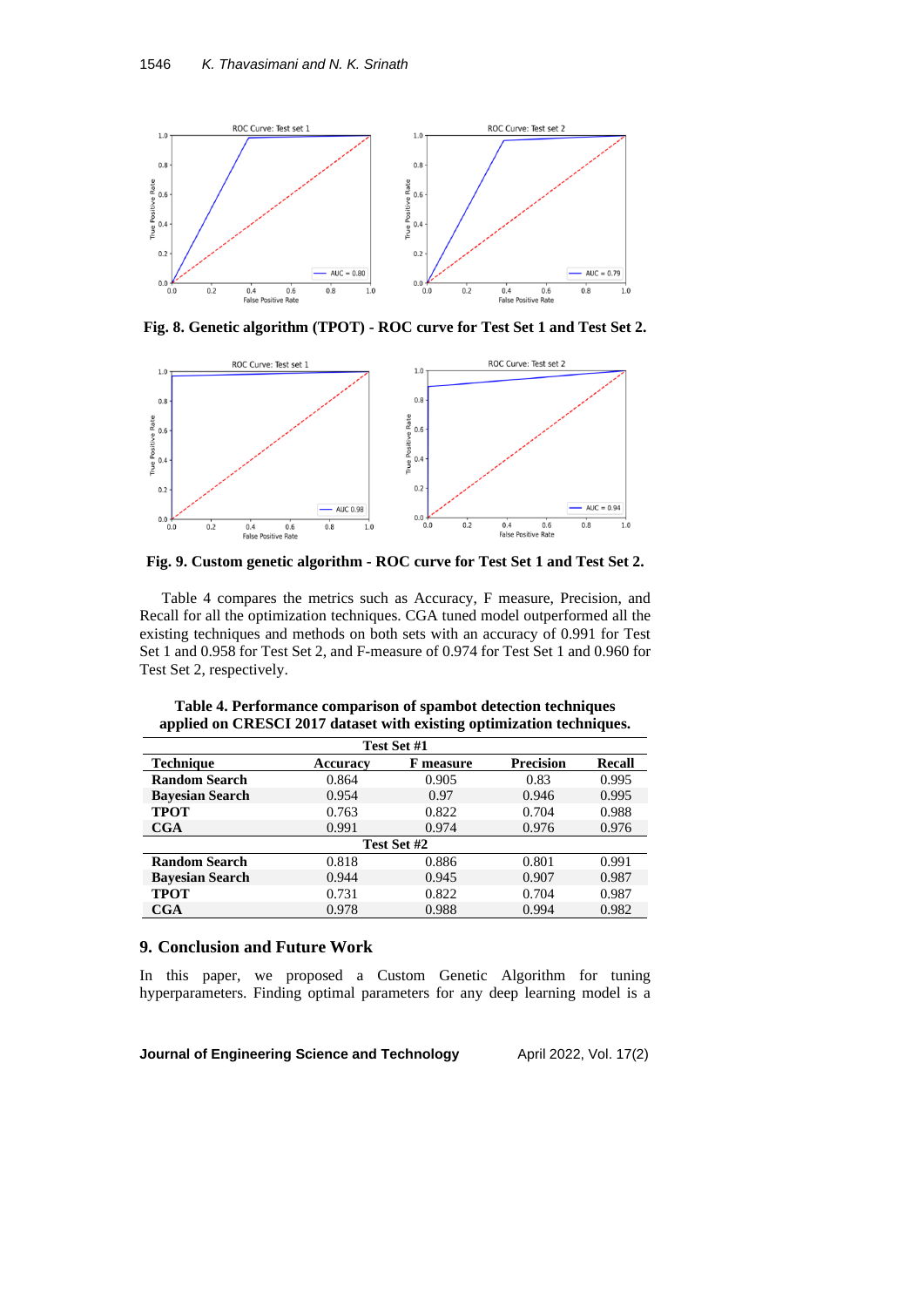tedious and time-consuming task. We identified that our proposed CGA algorithm reduces the search time to a greater extent in finding the optimal hyperparameters. Experimental results show tuned models outperforming existing techniques. We believe that the proposed model can be applied to any classification dataset with minimal changes. As future work, we are planning to apply the CGA to wider datasets for further analysis and improvement.

| <b>Nomenclatures</b>                                   |                                                                       |  |
|--------------------------------------------------------|-----------------------------------------------------------------------|--|
| acc<br>$\boldsymbol{N}$<br>$N_g$<br>$N_o$              | Accuracy<br><b>Network</b><br>Number of Generations<br>Network Object |  |
| $\boldsymbol{P}$<br>Population<br><b>Abbreviations</b> |                                                                       |  |
| CGA                                                    | Custom Genetic Algorithm                                              |  |
| <b>CNN</b>                                             | Convolutional Neural Network                                          |  |
| DL                                                     | Deep Learning                                                         |  |
| <b>LSTM</b>                                            | Long Short Term Memory                                                |  |
| ML.                                                    | Machine Learning                                                      |  |
| mRNA                                                   | Messenger Ribonucleic Acid                                            |  |
| <b>NN</b>                                              | <b>Neural Network</b>                                                 |  |

## **References**

- 1. Abbas, A.; Khan, M.U.S.; Ali, M.; Khan, S.U.; and Yang, L.T. (2015). A cloud based framework for identification of influential health experts from Twitter. *IEEE* 12*th Intl Conf on UbiquitousIntelligence and Computing and* 2015 *IEEE* 12*th Intl Conf on Autonomic and Trusted Computing and* 2015 *IEEE* 15*th Intl Conf on Scalable Computing and Communications and Its Associated Workshops* (*UIC-ATC-ScalCom*), 831-838.
- 2. Khan, M.U.S.; Ali, M.; Abbas, A.; Khan, S.U.; and Zomaya, A.Y. (2016). Segregating spammers and unsolicited bloggers from genuine experts on Twitter. *IEEE Transactions on Dependable and Secure Computing*, 15(4), 551-560.
- 3. Ferrara, E.; Varol, O.; Davis, C.; Menczer, F.; and Flammini, A. (2016). The rise of social bots. *Communications of the ACM*, 59(7), 96-104.
- 4. Wu, B.; Liu, L.; Yang, Y.; Zheng, K.; and Wang, X. (2020). Using improved conditional generative adversarial networks to detect social bots on Twitter. *IEEE Access*, 8, 36664-36680.
- 5. Loyola-González, O.; Monroy, R.; Rodríguez, J.; López-Cuevas, A.; and Mata-Sánchez, J.I. (2019). Contrast pattern-based classification for bot detection on twitter. *IEEE Access*, 7, 45800-45817.
- 6. Karthikayini Thavasimani; and Srinath, N.K. (2020). Deep learning techniques: A case study on comparative analysis of various optimizers to detect bots from CRESCI-2017 dataset. *International Journal of Advanced Science and Technology*, 29(04), 10040 -10053.
- 7. Cai, C.; Li, L.; and Zengi, D. (2017). Behavior enhanced deep bot detection in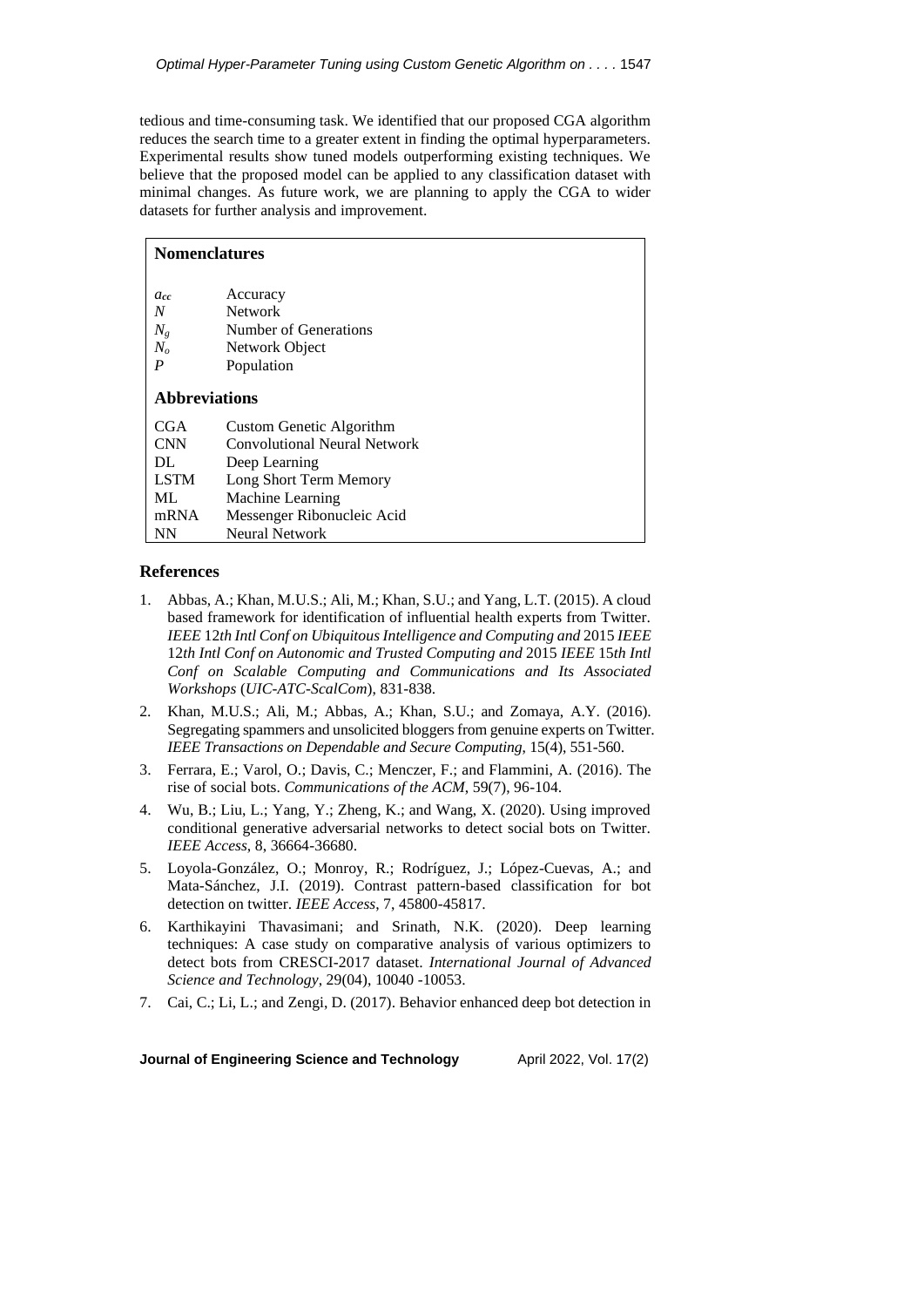social media. *IEEE International Conference on Intelligence and Security Informatics* (*ISI*), 128-130.

- 8. Antoun, W.; Baly, F.; Achour, R.; Hussein, A.; and Hajj, H. (2020). State of the art models for fake news detection tasks. *IEEE International Conference on Informatics*, *IoT*, *and Enabling Technologies* (*ICIoT*), 519-524.
- 9. Wei, F.; and Nguyen, U.T. (2019). Twitter bot detection using bidirectional long short-term memory neural networks and word embeddings. *First IEEE International Conference on Trust*, *Privacy and Security in Intelligent Systems and Applications* (*TPS-ISA*), 101-109.
- 10. Fernquist, J.; Kaati, L.; and Schroeder, R.; (2018). Political bots and the swedish general election. *IEEE International Conference on Intelligence and Security Informatics* (*ISI*), 124-129.
- 11. Khalil, H.; Khan, M.U.; and Ali, M. (2020). Feature Selection for Unsupervised Bot Detection. 3*rd International Conference on Computing*, *Mathematics and Engineering Technologies* (*iCoMET*), 1-7.
- 12. Siddiqui, H.; Healy, E.; and Olmsted, A. (2017). Bot or not. 12*th international conference for internet technology and secured transactions* (*ICITST*), 462-463.
- 13. Liu, A. (2000). DeBOT an approach for constructing high performance, scalable distributed object systems (panel session). *Proceedings of the* 22*nd International Conference on Software Engineering*, 782.
- 14. Kiran, K.; Manjunatha, C.; Harini, T.S.; Shenoy, P.D.; and Venugopal, K.R. (2019). Identification of anomalous users in Twitter based on user behaviour using artificial neural networks. *IEEE* 5*th International Conference for Convergence in Technology* (*I*2*CT*), 1-5.
- 15. Dickerson, J.P.; Kagan, V.; and Subrahmanian, V.S. (2014). Using sentiment to detect bots on twitter: Are humans more opinionated than bots? *IEEE*/*ACM International Conference on Advances in Social Networks Analysis and Mining* (*ASONAM* 2014), 620-627.
- 16. Lingam, G.; Rout, R.R.; and Somayajulu, D.V.L.N. (2018). Detection of social botnet using a trust model based on spam content in Twitter network. *IEEE* 13*th International Conference on Industrial and Information Systems* (*ICIIS*), 280-285.
- 17. Heredia, B.; Prusa, J.D.; and Khoshgoftaar, T.M. (2018). The impact of malicious accounts on political tweet sentiment. *IEEE* 4*th International Conference on Collaboration and Internet Computing* (*CIC*), 197-202.
- 18. Ranjit, M.P.; Ganapathy, G.; Sridhar, K.; and Arumugham, V. (2019). Efficient deep learning hyperparameter tuning using cloud infrastructure: Intelligent distributed hyperparameter tuning with Bayesian optimization in the cloud. *IEEE* 12*th International Conference on Cloud Computing* (*CLOUD*), 520-522.
- 19. Neary, P. (2018). Automatic hyperparameter tuning in deep convolutional neural networks using asynchronous reinforcement learning. *IEEE International Conference on Cognitive Computing* (*ICCC*), 73-77.
- 20. Cho, H.; Kim, Y.; Lee, E.; Choi, D.; Lee, Y.; and Rhee, W. (2020). Basic enhancement strategies when using Bayesian optimization for hyperparameter tuning of deep neural networks. *IEEE Access*, 8, 52588-52608.
- 21. Goel, T.; Murugan, R.; Mirjalili, S.; and Chakrabartty, D.K. (2021). OptCoNet: